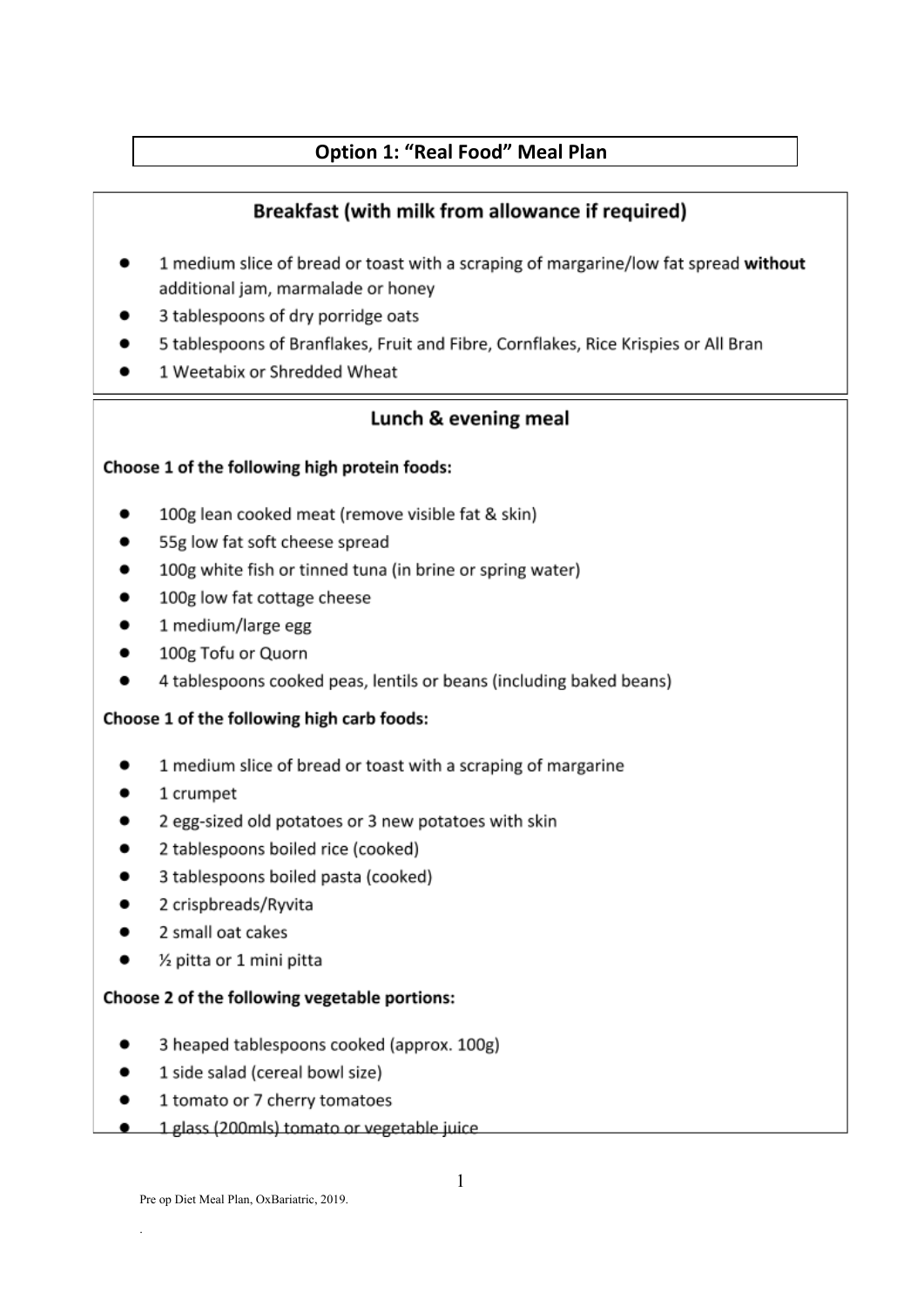## Include two milk portions (these can be as snacks or as part of breakfast):

- 200mls (1/3 pint) skimmed or semi-skimmed milk
- 1 small pot (125g) of plain or fat free yogurt

#### Include two fruit portions:

- 1 medium sized piece of fruit e.g. apple or pear
- 2 small fruits e.g. plums, satsumas
- 150g or a large handful of berries
- 3 tablespoons of stewed or tinned fruit (no added sugar)
- 1 small glass of fruit juice (150mls)
- 1 heaped tablespoon of dried fruit
- 1 small handful of grapes .

### Bananas are NOT included as part of the pre-op diet allowance

Any of the spices/condiments listed below can be used to add flavour:

Salad dressings such as vinaigrette, French dressing, salad cream or mayonnaise should not be used as part of the pre-surgery diet.

Try using a small amount of the natural 0% or low fat yoghurt from the milk allowance to make an alternative salad dressing. Add 1/2-1 teaspoon of Dijon or wholegrain mustard to 1-2 dessertspoons of yoghurt for a tasty low fat dressing. Balsamic and other vinegars and lemon juice can be used freely to add to the above or on their own.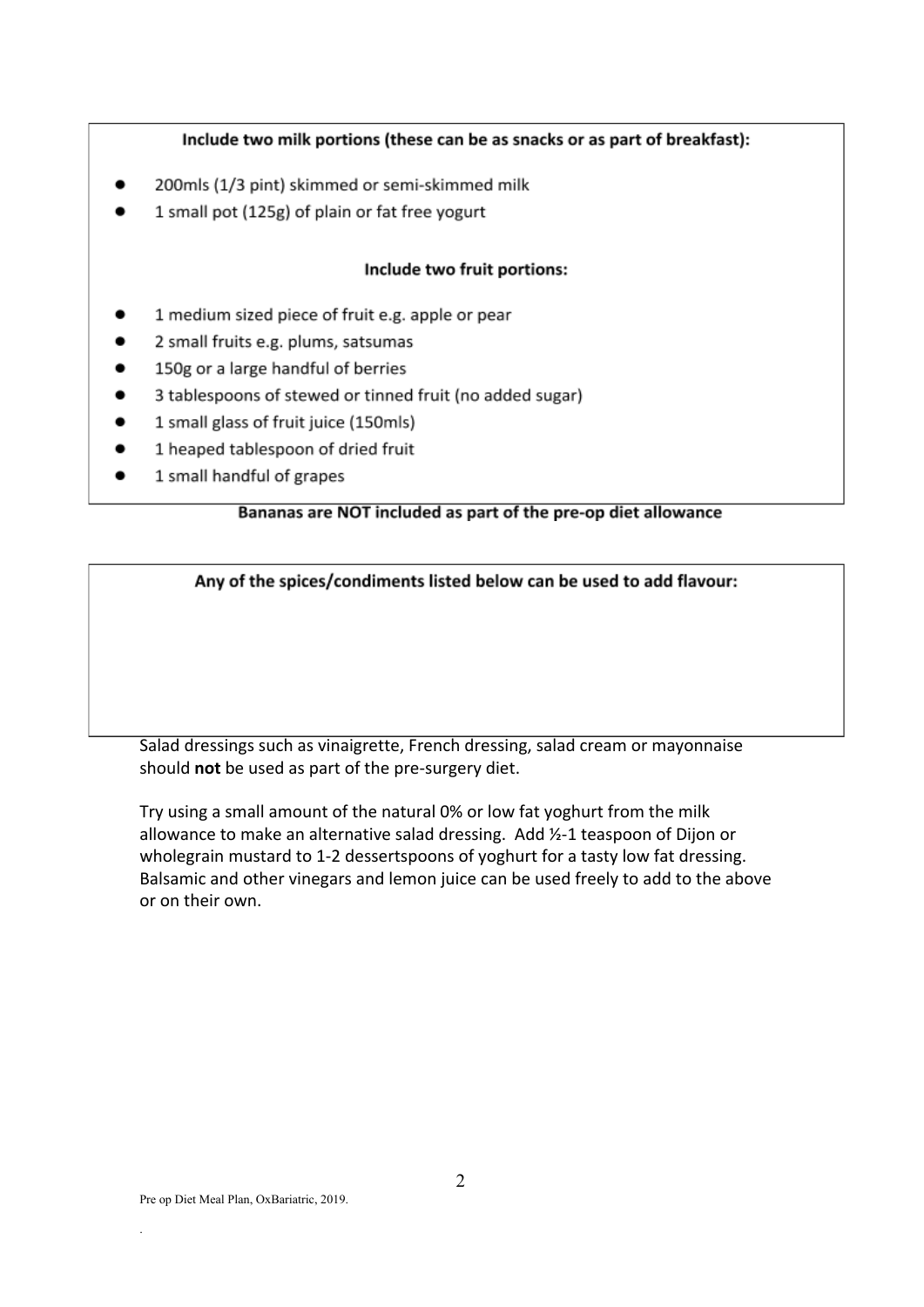# **Option two: Combined Meal Replacement Products with "Real Food" Meal Plan**

This option can be useful if you are likely to struggle to follow the real food meal. However, remember that following bariatric surgery, you will be on a liquid, mainly milk-based diet for a minimum of 2 weeks. Please consider this when making your choice of pre-operative diet option.

Replace two main meals with two meal replacement products, e.g.

| Evening meal: | A 'Real Food' meal & 2 portions of fruit OR<br>A ready meal from the 'healthy range' that contains no<br>more than 50g of carbohydrate and 400 calories |
|---------------|---------------------------------------------------------------------------------------------------------------------------------------------------------|
| Lunch:        | 1 meal replacement shake (max 15g carbs per serving)                                                                                                    |
| Breakfast:    | 1 meal replacement shake (max 15g carbs per serving)                                                                                                    |

You will need to ensure that each meal replacement shake contains no more than 200 calories and no more than 15g of carbohydrate per serving. They should also contain a range of vitamins and minerals.

### Suitable meal replacement shakes include:

- o **Ufit** (Tesco, Holland & Barrett, Ocado, Iceland) this option is a good choice for diabetes control
- o **Grenade Carb Killa Protein Shake** (Grenade website, Amazon, Holland & Barrett, Tesco)
- o **For Goodness Shakes Ultimate Protein** (Tesco, Morrison's, Waitrose). Note split this into 2 x 240ml servings over the day
- o **PhD Nutrition Diet Whey Ready to Drink** (Sainsbury's, Boots, Holland & Barrett)
- o **MaxiNutrition Protein Milk** (Holland & Barrett, Tesco, Sainsbury's)
- o **Sci-MX Pro-2 Go Ready to Drink** (Sainsbury's, Morrison's, Tesco, Ocado, Asda). Note – split this into 2 x 250ml servings over the day
- o **Myprotein Pro Milk 50 RTD** 500ml (Myprotein website). Note split this into 2 x 250ml servings over the day

You may find other options that are suitable, including powdered shakes. Please discuss these with your Dietitian.

.